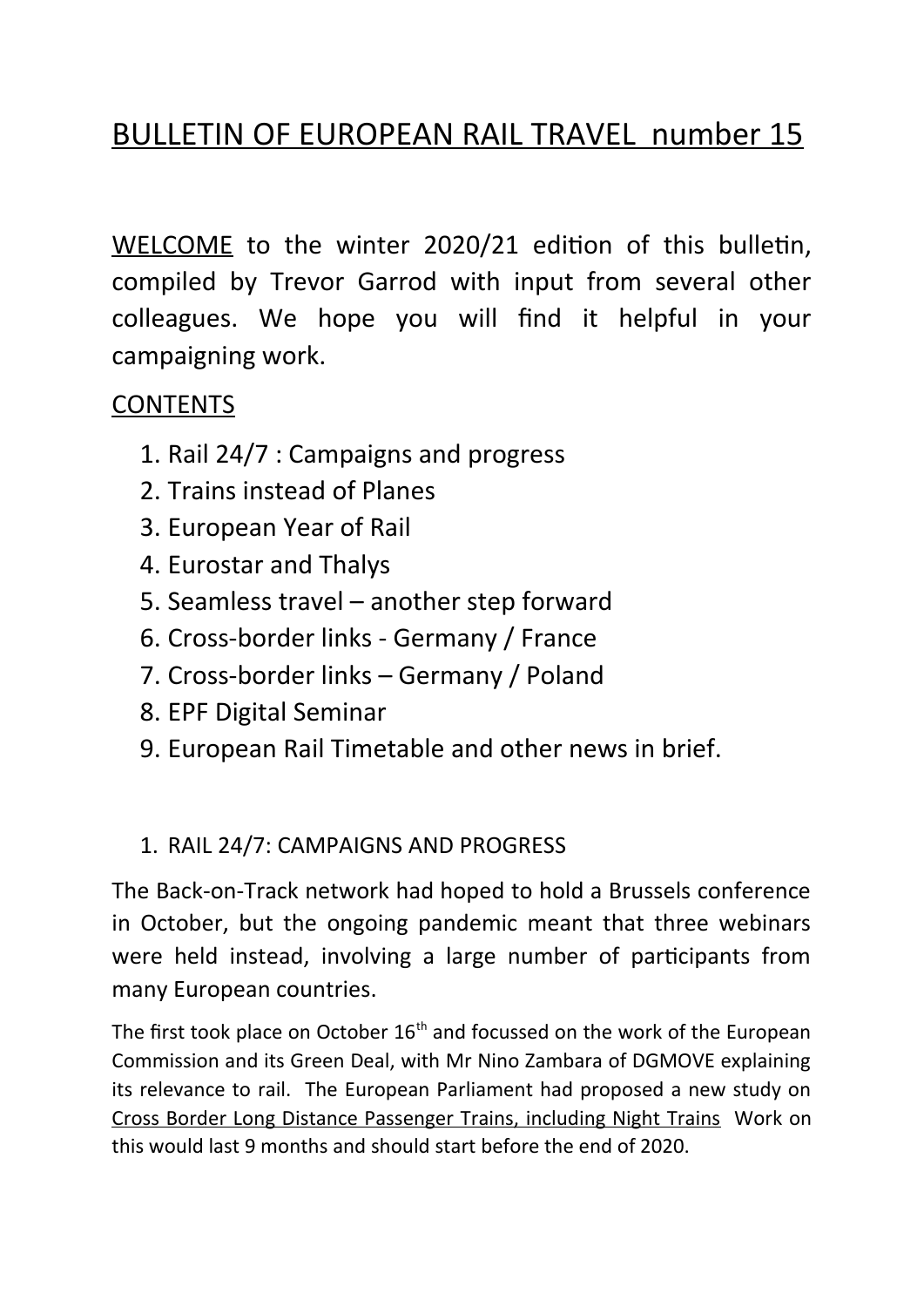Mr Zambara's presentation provoked wide-ranging discussion, and a report on this webinar plus a shortened version of the powerpoint presentation can be found on the website [http://back-on-track.eu](http://back-on-track.eu/)

Then on October  $17<sup>th</sup>$  the second webinar assessed the previous day's discussion, considered proposals and developments from different countries and how Back-on-Track should campaign on these during the coming year. It was agreed to set up four ad hoc working groups to pursue issues by zoom and email.

A report of this webinar has already been sent to Back-on-Track's internal list and the issues are regularly reviewed in Back-on-Track's monthly zoom meetings.

The third webinar, on October 22<sup>nd</sup>, was part of the EU's  $18<sup>th</sup>$  European Week of Regions & Cities. With the title Night Trains – Linking European Regions it featured presentations by Alexander Gomme of Back-on-Track Belgium, Melissa Hanus of the Transport Committee of the Belgian Federal Parliament and Emil Frodlund of the European Passengers' Federation. A key issue in the presentations and discussion was the potential for Brussels to be a night-train hub; while other priorities included an international Public Service Obligation, a central pool of stock, initial financial support to establish new night train routes and co-operation between operators.

A summary of this webinar is on the Back-on-Track website together with a video recording of the proceedings; while a 4-page report is also available from [trevorgarrod2000@yahoo.co.uk](mailto:trevorgarrod2000@yahoo.co.uk) .

Since the webinars, Back-on- Track has been told that a contract is expected to be signed by the middle of December with the consultancy which has been chosen to undertake the night train study. We are also assured that the tender specification for the study states that "input shall be sought from a broad range of stakeholders including passenger representatives and all railway undertakings."

Meanwhile, there is further progress in Scandinavia:

Snalltoget has opened ticket sales for its Stockholm – Copenhagen – Hamburg – Berlin service, due to start on March  $27<sup>th</sup>$  2021. It will contain seating and couchette coaches, with a restaurant car in Sweden and drinks and snack service for the rest of the route. In Norway the National Railway Directorate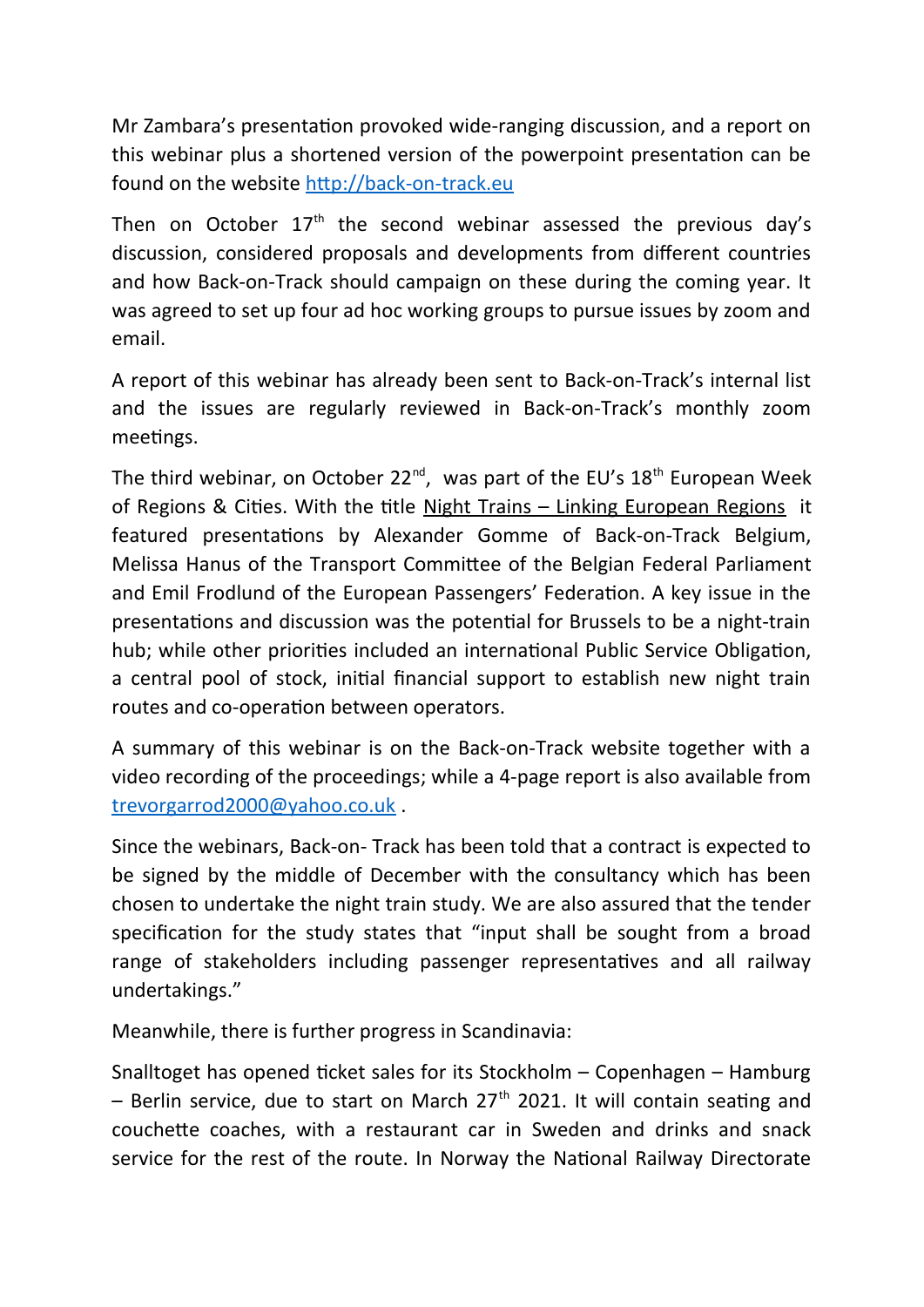has recommended an expansion of the sleeping car fleet to meet the expected demand over the next 20 years. In Sweden Trafikverket has published a tender or a contract to run international overnight trains from Stockholm and Malmo to the Danish/German border, initially for 4 years from 2022. The ultimate aim of such a service in Brussels, assuming that an extension beyond the Danish/German border can be negotiated.

## 2. "TRAINS INSTEAD OF PLANES"

The Swiss association UmverkehR held a conference on this topic in Zurich on November  $26^{th}$ . 15 people took part in the conference room and a further  $70$ including 4 representatives of Back-on-Track joined on ZOOM. The UmverkehR association was founded in 1992 to campaign for sustainable mobility. You can find out more by logging on to its website [https://www.umverkehr.ch](https://www.umverkehr.ch/) and it also has a French equivalent called actif-trafiC .

The first section of the conference set out the extent of the climate crisis and how to tackle it, pointing out that transport accounted for 32% of carbon emissions in Switzerland, of which 73% was caused by cars.

It was said that when Swiss people fly, they are mostly going to destinations which they cannot easily reach by train. People also fly because it is cheap. The Swiss air ticket tax (which will not apply to transit and transfer journeys) will partly address this issue but wwill also provide money for research into sustainable alternatives.

There was a call from one participant for a 90% reduction in air travel; and others stressed the necessity and potential for replacing short0haul flights by rail travel and indeed also by long-distance coaches.

In the second part of the conference representatives of SBB and Swiss (the national train operator and airline) set out their positions and pointed out that "every journey has an effect on the climate." It was stated that 65% of the business at Swiss airports was international and 35% domestic. Yet in a country the size of Switzerland rail provided a fgood alternative for domestic travel. More research was needed into the effects of night trains. There was also a possible role for the Night ICE. 2019 had seen a 7% rise in international rail travel to and from Switzerland, and SBB was now co-operating in the night train market with its Austrian counterpart.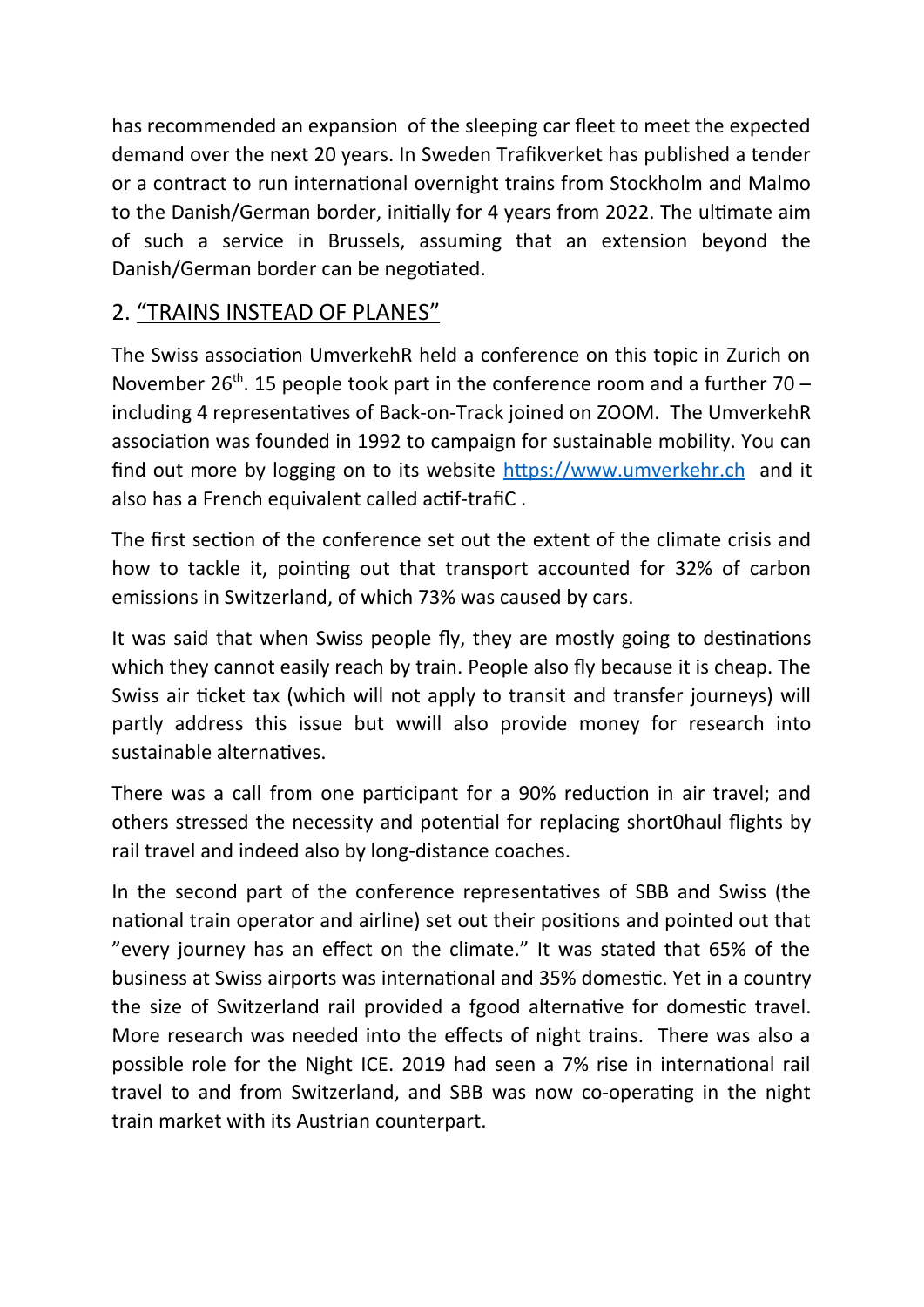For rail to compete more effectively with air it was necessary to have, for example, more than just two trains a day between Paris and Geneva; and to accept that, for some customers, flexibility was also important. They may find it most convenient to travel by train in one direction and plane in the other; or to catch a high speed train to Frankfurt Flughafen and then fly to their ultimate destination.

It was widely accepted that international rail information and booking systems needed to be improved and it was stated that SBB, DB and OeBB had been working together on a new standard booking system.

This perceptive observation was made by one speaker: "We must overcome the division of people into "Trains passenger/ Air passenger / motorist". We can be all three. There must be better co-operation between operators in different modes.

The final session was described as a "political panel discussion", in which some participants pointed out, "air travel is heavily subsidised -for example because kerosene is not taxed. Many governments had also bailed out their airlines during the corona crisis.

One speaker found it very effective to do a day's work in one city, travel on a night train and be ready next morning for a day's work in another city. Another had great confidence in the ability of the airline industry to innovate and regain its pre-COVID position in the market.

There were mixed views about the future and the extent to which transport could be left to competition, while the point was made that competition must take place on a level playing field.

The event was recorded, together with the many comments made on the chat" function and a fuller report should in due course appear on the UmverkehR website.

### Meanwhile, on the same subject…

Redundancies – There is an old saying, "When one door closes, another door opens" and this can be the case in public transport, where some skills are transferable. For example, the airline Swiss does not expect to return to its normal level of services before 2024 at the earliest – but there could well be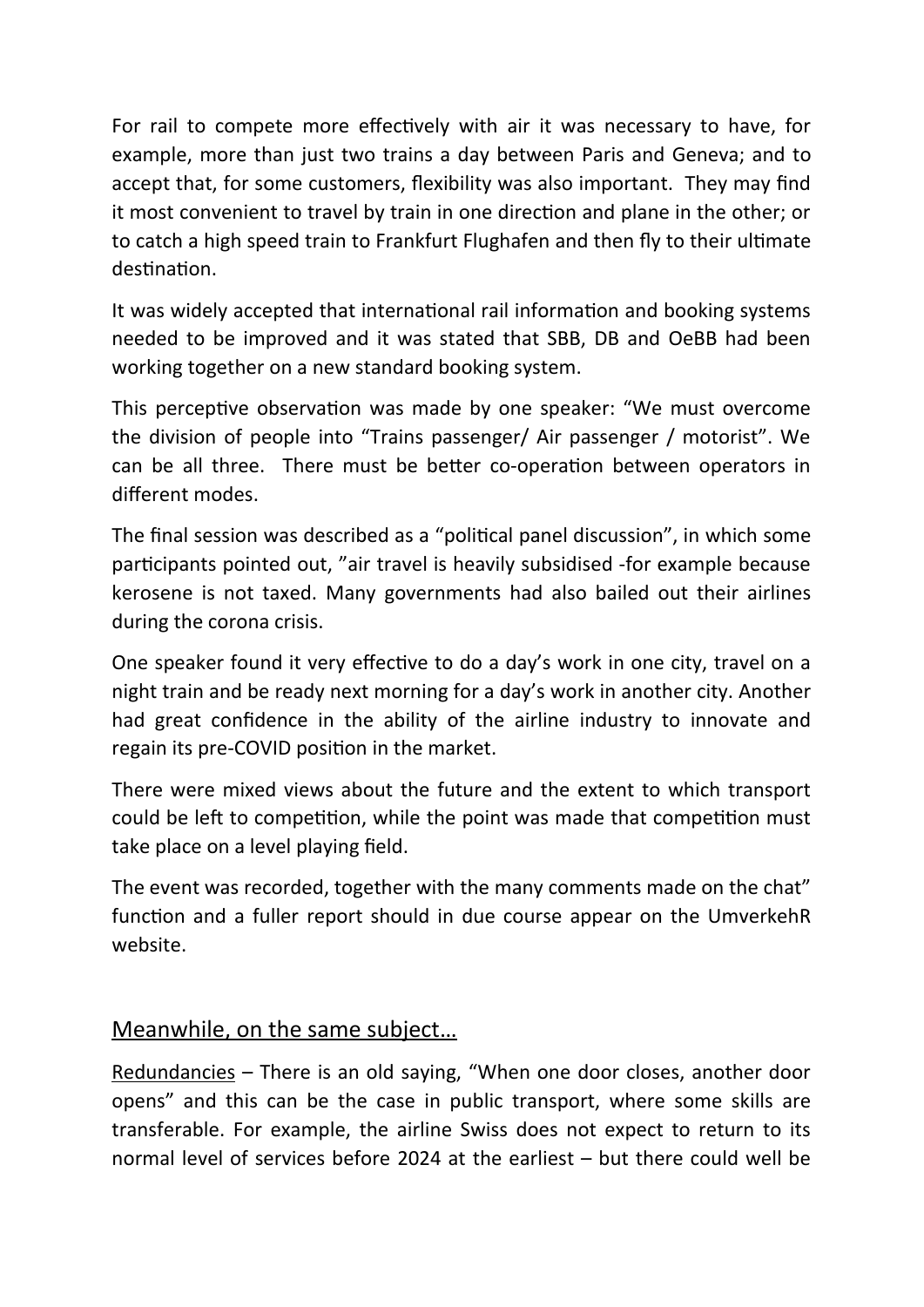opportunities for pilots to retrain and locomotive drivers with SBB. Indeed, the airline Germanwings has advised staff threatened with redundancy to apply for jobs with Deutsche Bahn.

Public opinion - a new poll indicates nearly two thirds of people asked support a ban (and not just higher taxes) on short-haul flights, with an interesting definition of "short."(to destinations that can be reached within 12 hours by train), to help combat climate change.

58% think that governments should only give public funds to national airlines if these decrease their environmental impact.

The poll was conducted by the EUPinions institute, an independent platform for European public opinion, founded by the Bertelsmann Foundation.

### 3. EUROPEAN YEAR OF RAIL

As mentioned in issue no. 13, the European Commission, following a suggestion by the European Parliament, has designated 2021 as European Year of Rail. It is intended to "help step up the pace of rail modernisation, which is needed to make it a more popular alternative to less sustainable transport modes." Indeed, we are told that "trains will be the transport of choice."

A series of events is proposed to promote rail as sustainable, innovative and safe, highlighting the benefits it brings for people, the economy, and climate, while focussing on the remaining challenges on the way to creating a Single European Rail Area without borders.

A core group has been set up by DGMOVE, the European Commission body responsible for transport, and that group includes a representative of the European Passengers' Federation. That is welcome, because when rail is being promoted, consumer input is essential. Indeed, note should be taken of a key point in the Dutch Government's Position Paper on International Rail Passenger Transport of February 28<sup>th</sup> (reported in our issue number 12), that people choose their mode of travel based on five factors:

- (i) availability
- (ii) punctuality
- (iii) quality
- (iv) accessibility
- (v) price.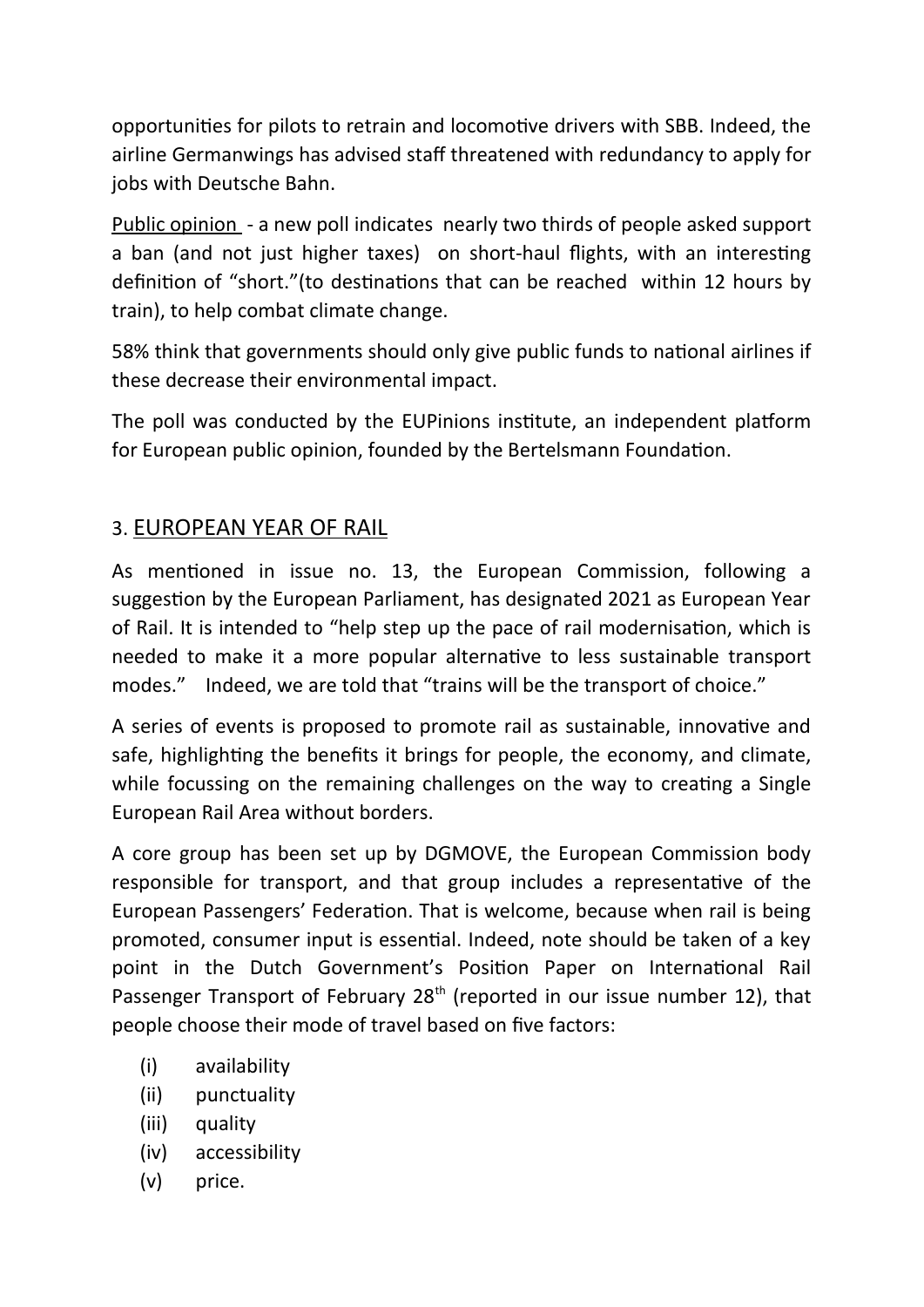Let us hope that the Year of Rail will showcase all these aspects and where necessary stimulate improvements. At present we await a decision on the budget for this Europe-wide project. |It is planned to have more information in the January issue of Rail Report Europe.

#### 2021 is also the Year of COP 26

The first two weeks of November will see the next global climate conference, to be hosted by the city of Glasgow. The European Rail Campaign (UK) is among bodies pressing for delegates, journalists and lobbyists to be encouraged to travel to Glasgow by train – which is, or should be, an option from a considerable number of European countries.

### 4. EUROSTAR AND THALYS

These two international high-speed operators have been hit by the effects of the pandemic, with currently only two return Eurostars: one between London and Paris and the other between London, Brussels and Amsterdam. Thalys expects only 6% of its normal December loadings. In November it has been running one Paris – Amsterdam return and one Paris – Brussels, with the option of strengthening this basic service as and when required.

The European Rail Campaign (UK) [\(https://eurorailcampaignuk.org\)](https://eurorailcampaignuk.org/) has continued correspondence with politicians and the operator over lack of UK government support and the suspension of stops at Ebbsfleet and Ashford International. The campaign's efforts have been reported issue 914 of the magazine Rail.

 Eurostar has been asked whether they will resume calls at Ashford and Ebbsfleet by the end of 2021 if the virus has subsided by then; and what plans they have for the old trains (from 1994) currently in storage.

EPF holds an annual meeting with senior managers of Thalys, and this year's took place, by videolink, on November 9<sup>th</sup>. The EPF members were advised that services to Marne-le-Vallee were suspended till March 13<sup>th</sup>; that Bordeaux would not be served in 2021 and that Marseille was still being considered. Holiday bookings for Bourg St Maurice were being taken, assuming that governments would allow travel. Brussels Airport would not be served in 2021. It had however been decided to continue operating the low-cost IZY service "to retain price-sensitive customers."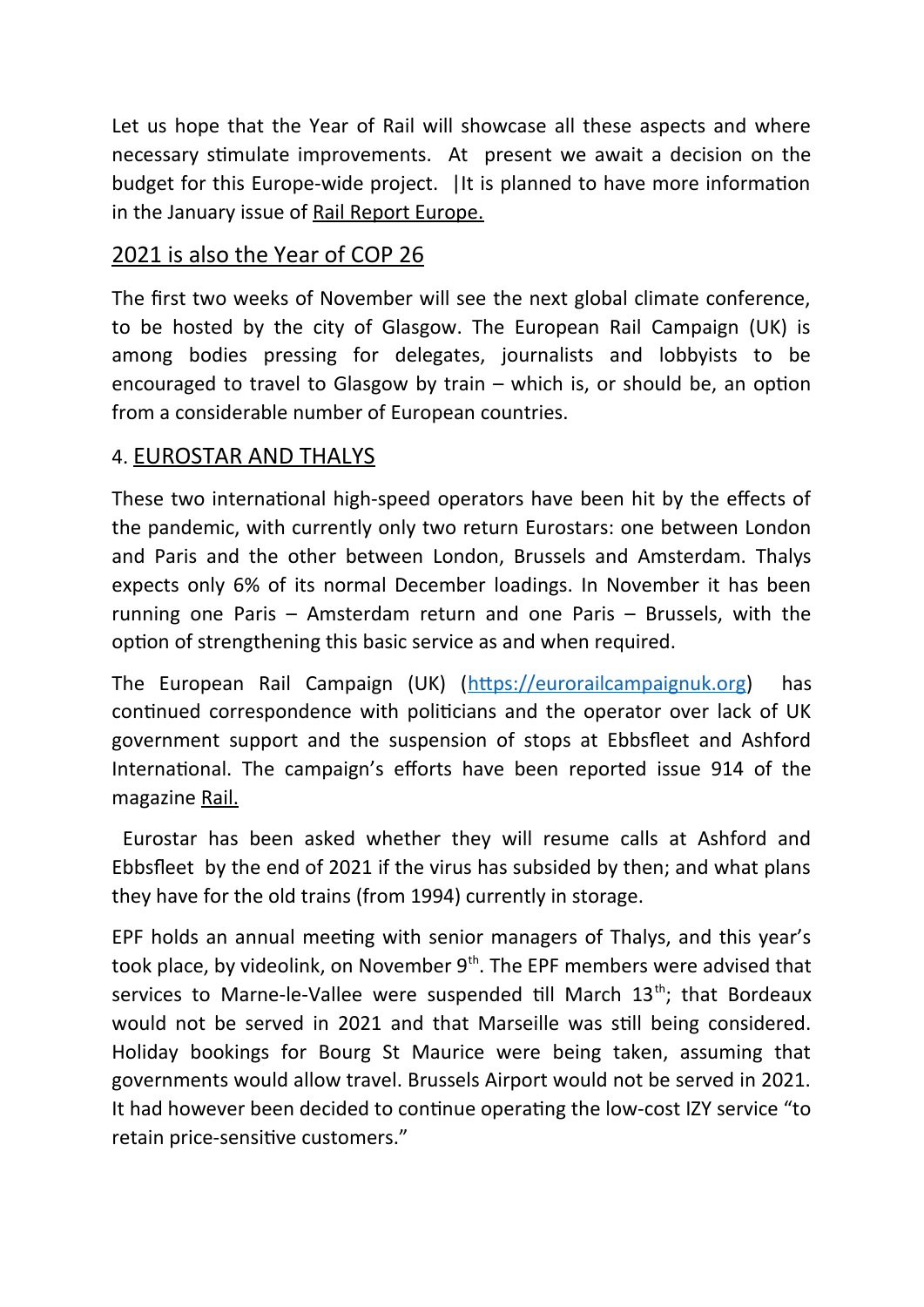Satisfaction surveys had been suspended from March but resumed in October. The RUBY programme to refurbish trains had been affected by strikes and the lockdown, but the first unit was now expected rto be in service by June 2021 at the latest.

Meanwhile, progress had been made with Thalys' Travellers' Information project, and since July it had been possible to published "expected disruptions" on the website. Thanks to a new app, since October regular customers had been able to obtain compensation proactively in the case of a delay of more than 30 minutes. EPF welcomed this as a step forward for all customers.

Meanwhile, when Eurostar again calls at Ashford International…

At present, passengers from the Continent wanting to visit Kent, the "Garden of England" and neighbouring counties have to travel in and out of London, taking them longer and costing them more.

Once a reasonable number of trains from France, Belgium and the Netherlands are again calling at Ashford, the potential of this major junction can again be exploited – for tourists as well as business travellers.

For example, Ashford has frequent trains, including fast Javelins, taking 15-18 minutes, to historic Canterbury, which is also a university city. Furthermore, once an hour a modern diesel train enters platform 1C at Ashford International from Marshlink – the line which heads south across Romney Marsh, to Rye, Hastings and Eastbourne.

The ancient town of Rye has been important since Norman times and its station is ideally sited. Hastings is known to all English people where William Duke of Normandy , having landed nearby, set up his headquarters in 1066 and then defeated the English King Harold in battle – actually a few miles north where the small town of Battle now stands, also easily accessible by at least two trains an hour from Hastings.

The website of the Sussex Community Rail Partnership, which promotes these local services, will give you more information. Log on to [www.southeastcrp.org.uk](http://www.southeastcrp.org.uk/) 

#### 5.. SEAMLESS TRAVEL – ANOTHER STEP FORWARD

In previous issues of this bulletin we have featured examples of seamless travel. For example, in number 14 we reported that the Berlin City Ticket will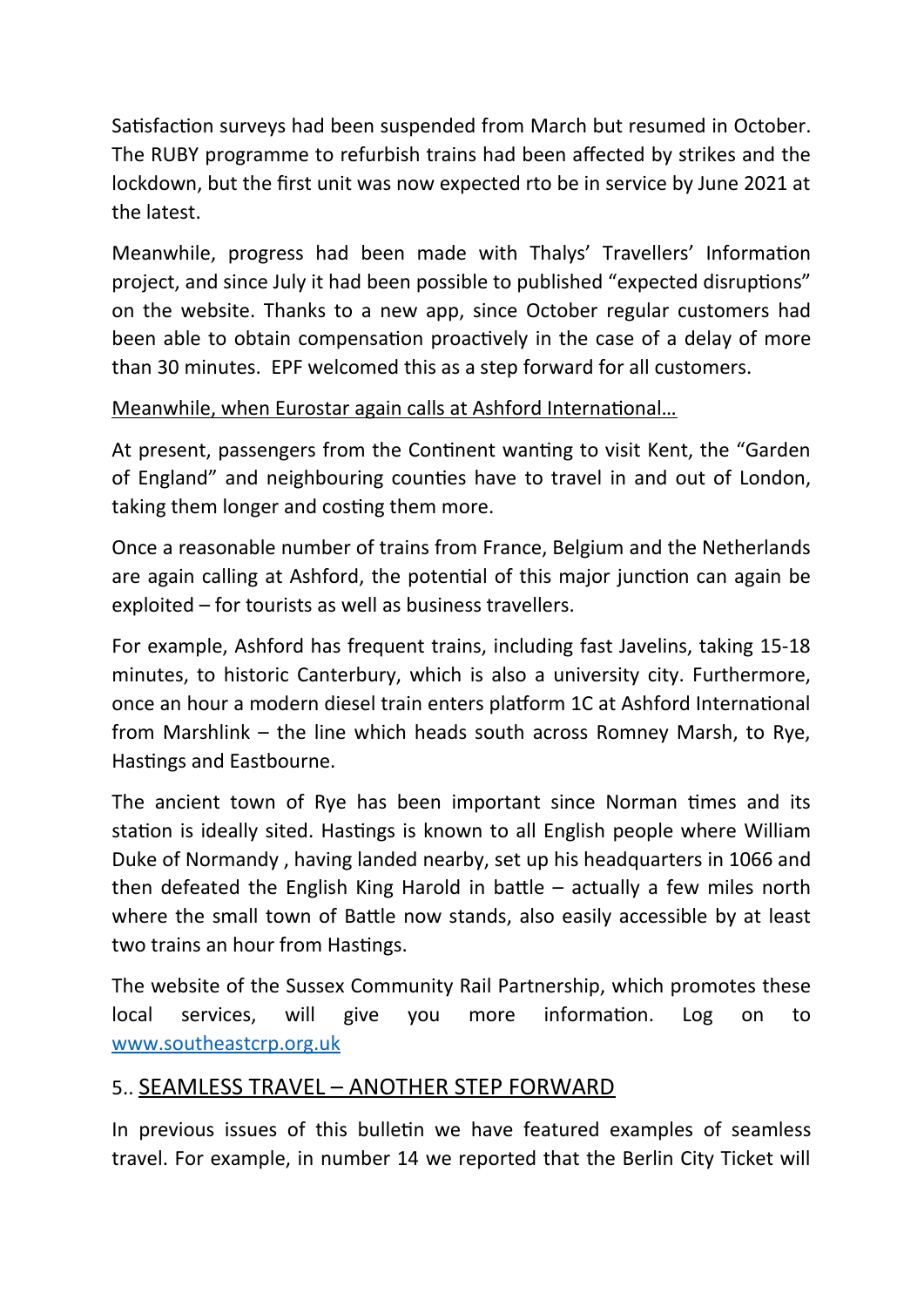now take travellers arriving at the Hauptbahnhof (main station) all the way to the city limits.

On Decermber  $4<sup>th</sup>$  a gap in the city's U-bahn (underground) network is filled with the opening of the new line between Brandenburger Tor and Alexanderplatz. It includes three new stations : Unter den Linden, Museumsinsel and Rotes Rathaus. Thus visitors by train to Berlin now have a direct link to the historic city centre and onwards through the eastern suburbs of the capital to Honow on its eastern edge. The whole line is now called U5.

#### 6, CROSS-BORDER LINKS – GERMANY/FRANCE

Wolfgang Klapdor reports that Rheinland-Pfalz and Grand-Est have published preliminary information for potential franchisees on seven regional crossborder services, to operate from December 2024. These are:

Neustadt – Wissembourg - Strasbourg; Karlsruhe – Lauterbourg – Strasbourg; Trier – Perl – Metz; Saarbrucken – Forbach – Metz; Saarbrucken – Strasbourg; Offenburg – Strasbourg; and Mullheim – Mulhouse.

30 new Coradia Polyvalent bimode multiple units have been ordered from Alstom compatible with the German and French systems, have been ordered. Under the Interreg A programme the EU has agreed to support a common fares system.

Meanwhile, the international long-distance travel working group of the German passengers' association PRO BAHN held a series of zoom meetings during the summer, looking at how cross-border links could be improved with each of the countries bordering on Germany.

We are told that 5 of the 9 position papers have now been completed. We look forward to announcing the full report of the project next year.

#### 7.CROSS-BORDER LINKS – GERMANY/POLAND

The associations PRO BAHN and Kolej-depl issued a statement on November 2nd concerning the recent launch of a franchise for the Berlin – Kostrzyn service. This is the most western part of the historic Ostbahn, which originally ran from Berlin to what are now Gdansk and Kaliningrad and which has the potential to link to Riga and Tallinn through the Rail Baltica project. It is described by the two associations as "a project which is important for all of Europe."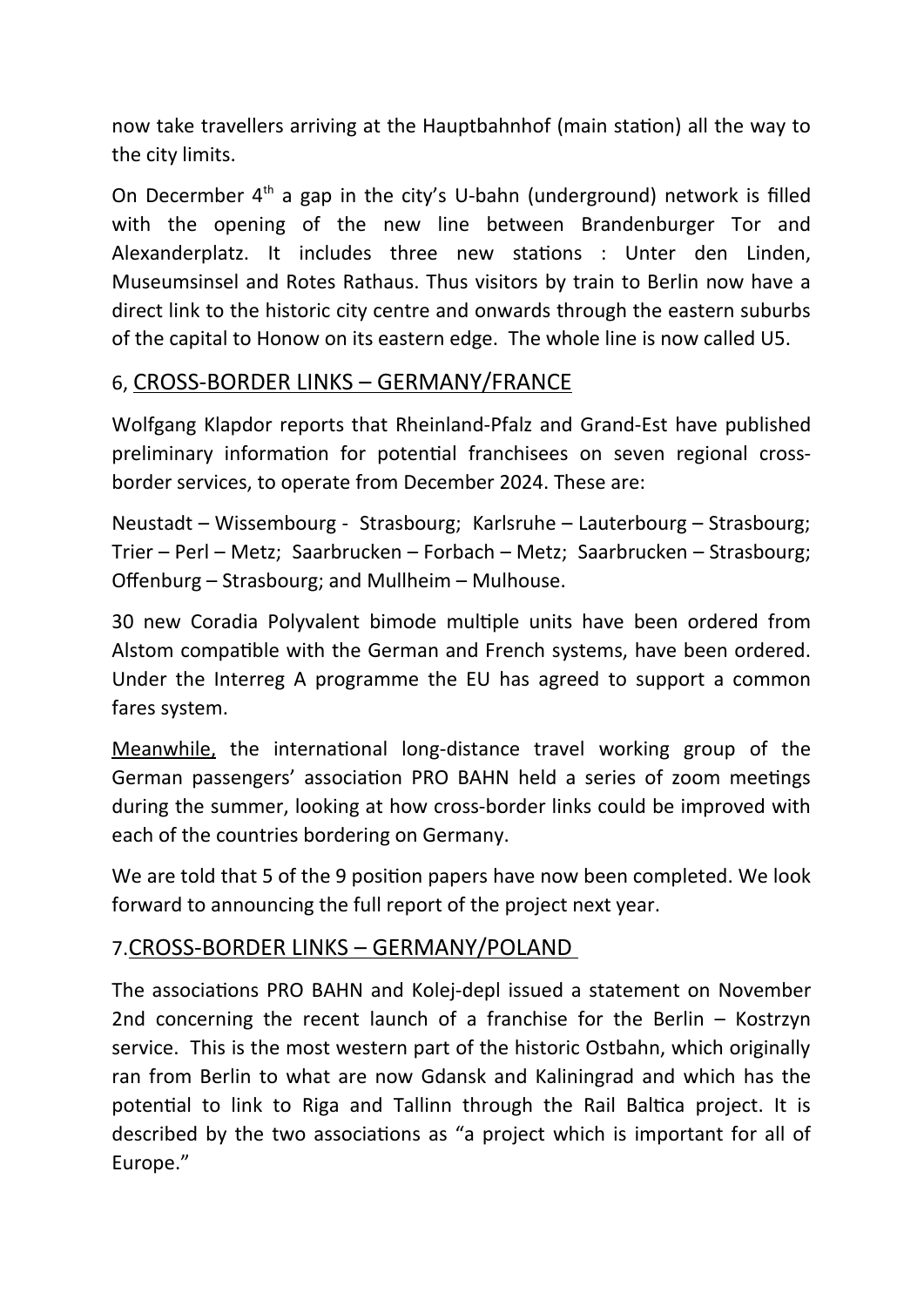The section from Berlin-Lichtenberg to Kostrzyn is very busy and has capacity problems, with long stretches of single track. It needs extra track capacity and electrification. Yet the franchise plans up to 2036 do not mention either of these improvements and suggested that diesel trains could still be running till 2048. There is also no mention of the trains currently running beyond Kostrzyn to Gorzow Wielkopolski.

More encouraging is the news that the "Wawel" EuroCity train between Berlin and Krakow via Frankfurt-an-der-Oder  $-$  a 7-hour journey  $-$  is to be reintroduced on December 13<sup>th</sup>. The "culture train" from Berlin to Wroclaw has been suspended for what is called its "Winterschlaf" ("hibernation") but is expected to resume in the spring.

Also encouraging was the formation in September of an Interessengemeinschaft Ostbahn to continue the campaign for the route through Kostrzyn and Gorzow.

### 8. EPF DIGITAL SEMINAR

Nigel Perkins attended this event on November 19<sup>th</sup> and reports: The European Passengers' Federation held two focus groups on how a "Travel Companion" or "App" could be provided to facilitate seamless multi-modal travel across Europe using public transport. Discussions took place over what kind of journey planner should be developed travel modes and ancillary services that could be included. Should the app offer lower or higher prices than those of the individual operators and should it "nudge" users towards more environmentally friendly modes on offer?

We look forward to reading more in due course on the website [www.epf.eu](http://www.epf.eu/)

## 9. EUROPEAN RAIL TIMETABLE AND OTHER NEWS IN BRIEF

The winter issues of the European Rail Timetable will be published in paper format on January  $20<sup>th</sup>$  and will also be available digitally. You can order it via [www.europeanrailtimetable.eu](http://www.europeanrailtimetable.eu/)

The Alpen-Sylt night train is operated by the private company, RDC Deutschland, and not as stated in our previous issue.

The British open access operators, Hull Trains and Grand Central had suspended service during the November lockdown and are due to resume on December 3rd.